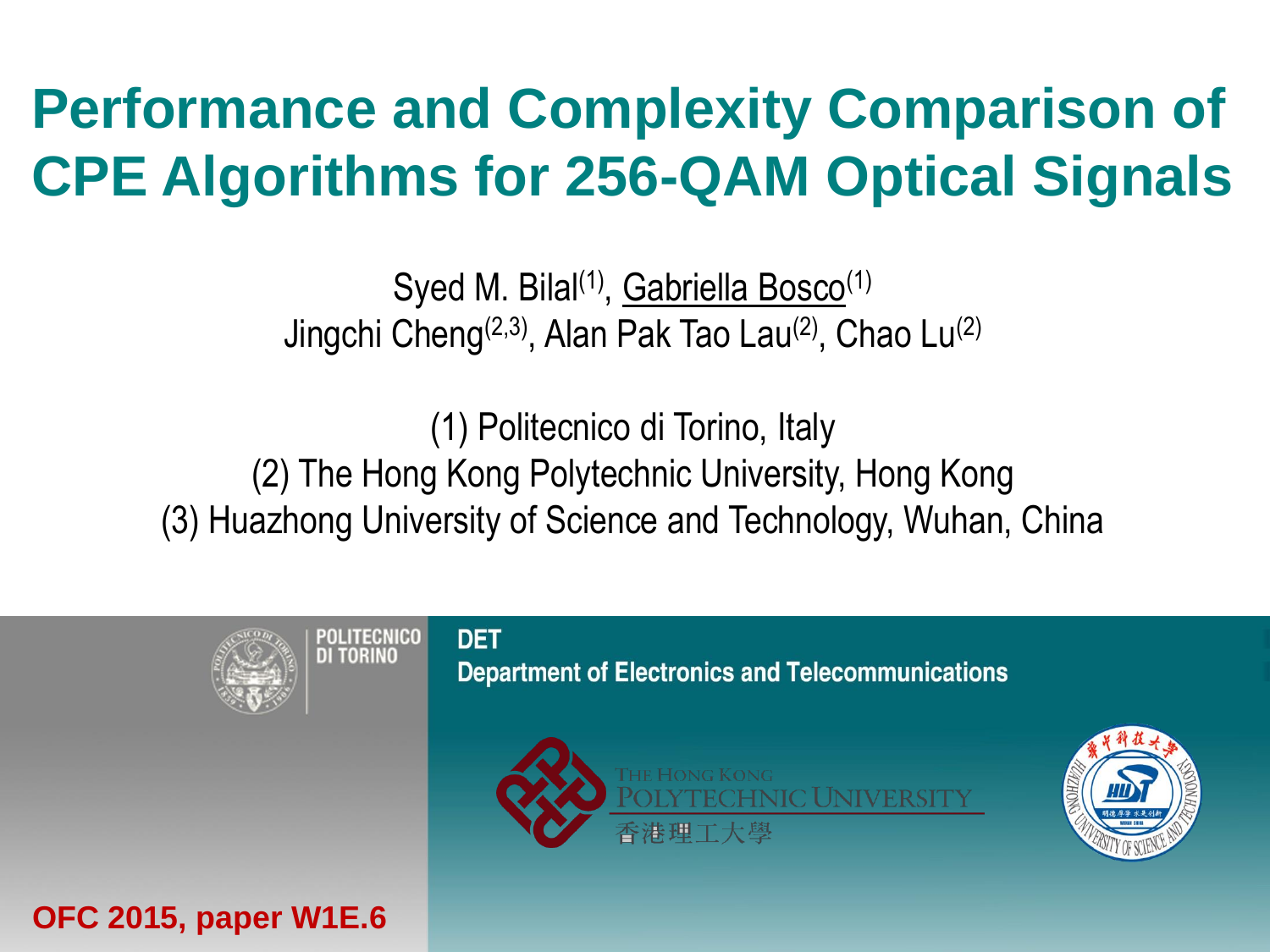#### **Motivation**

- Coherent detection enabled the use of high-order modulation formats in optical transmission systems to increase the perchannel bit rate and the aggregate WDM throughput
- High-order modulation formats are less tolerant to phase noise

**Minimum angle between constellation points on the same ring**

| <b>QPSK</b> |            | 8-PSK    16-QPSK    16-QAM    64-QAM    256-QAM |              |              |             |
|-------------|------------|-------------------------------------------------|--------------|--------------|-------------|
| $90^\circ$  | $45^\circ$ | $22.5^\circ$                                    | $36.9^\circ$ | $16.3^\circ$ | $7.6^\circ$ |

 More complex carrier-phase estimation (CPE) algorithms are needed

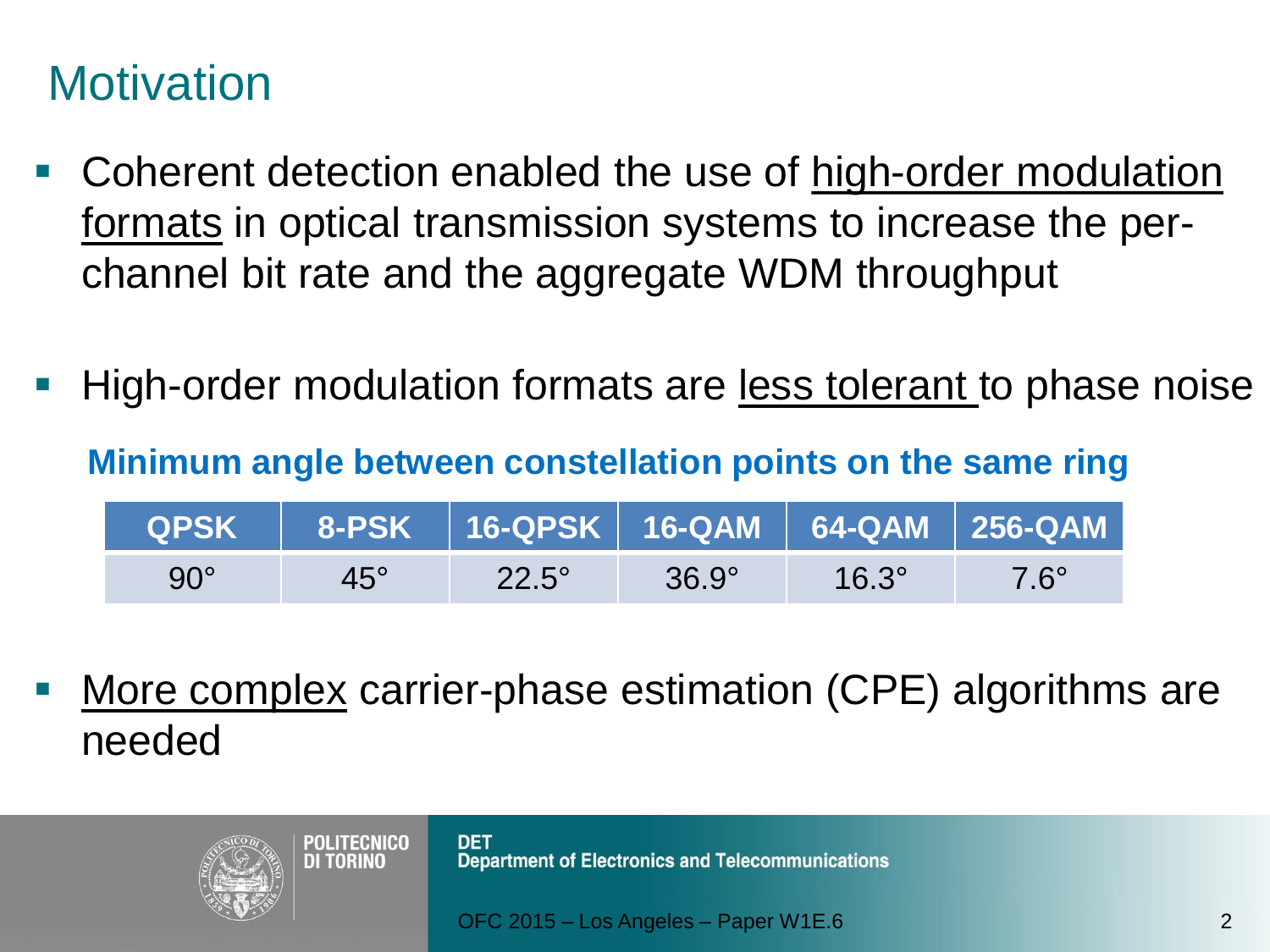#### Standard Viterbi&Viterbi algorithm

**DI TORINO** 



**DET Department of Electronics and Telecommunications**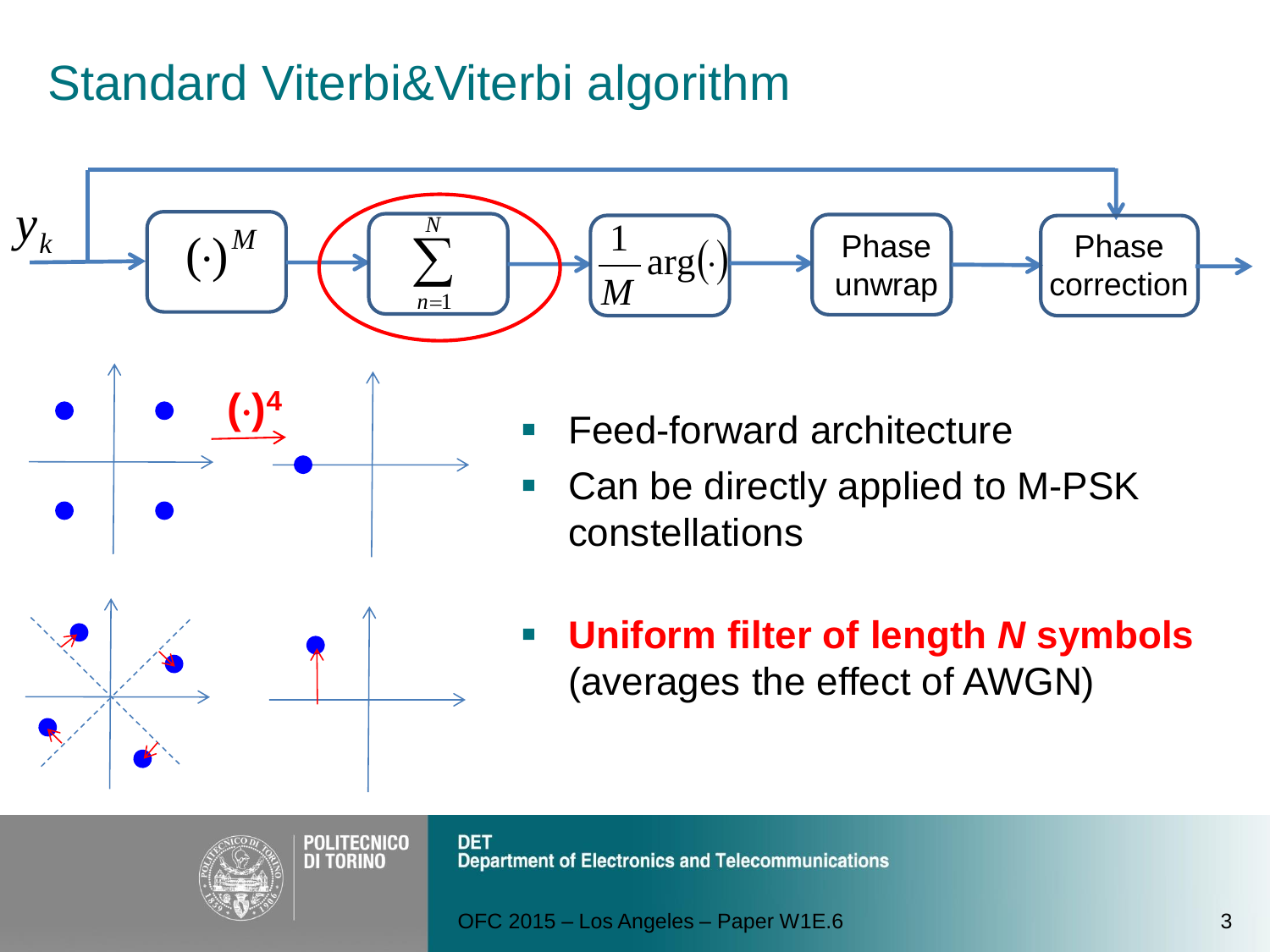



**DET Department of Electronics and Telecommunications**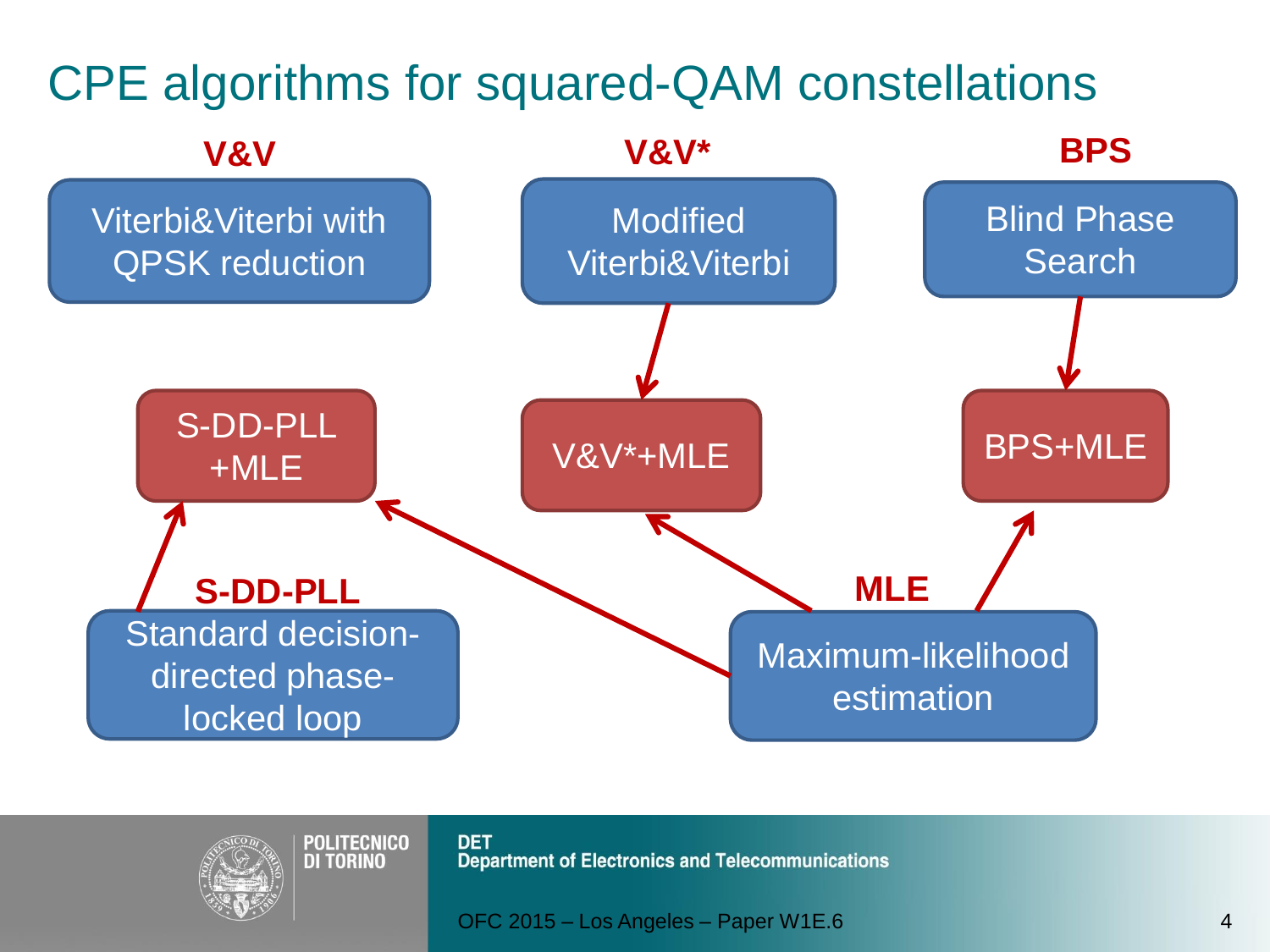**16 QAM**

**• Only uses symbols that** match a QPSK constellation



**DET** Department of Electronics and Telecommunications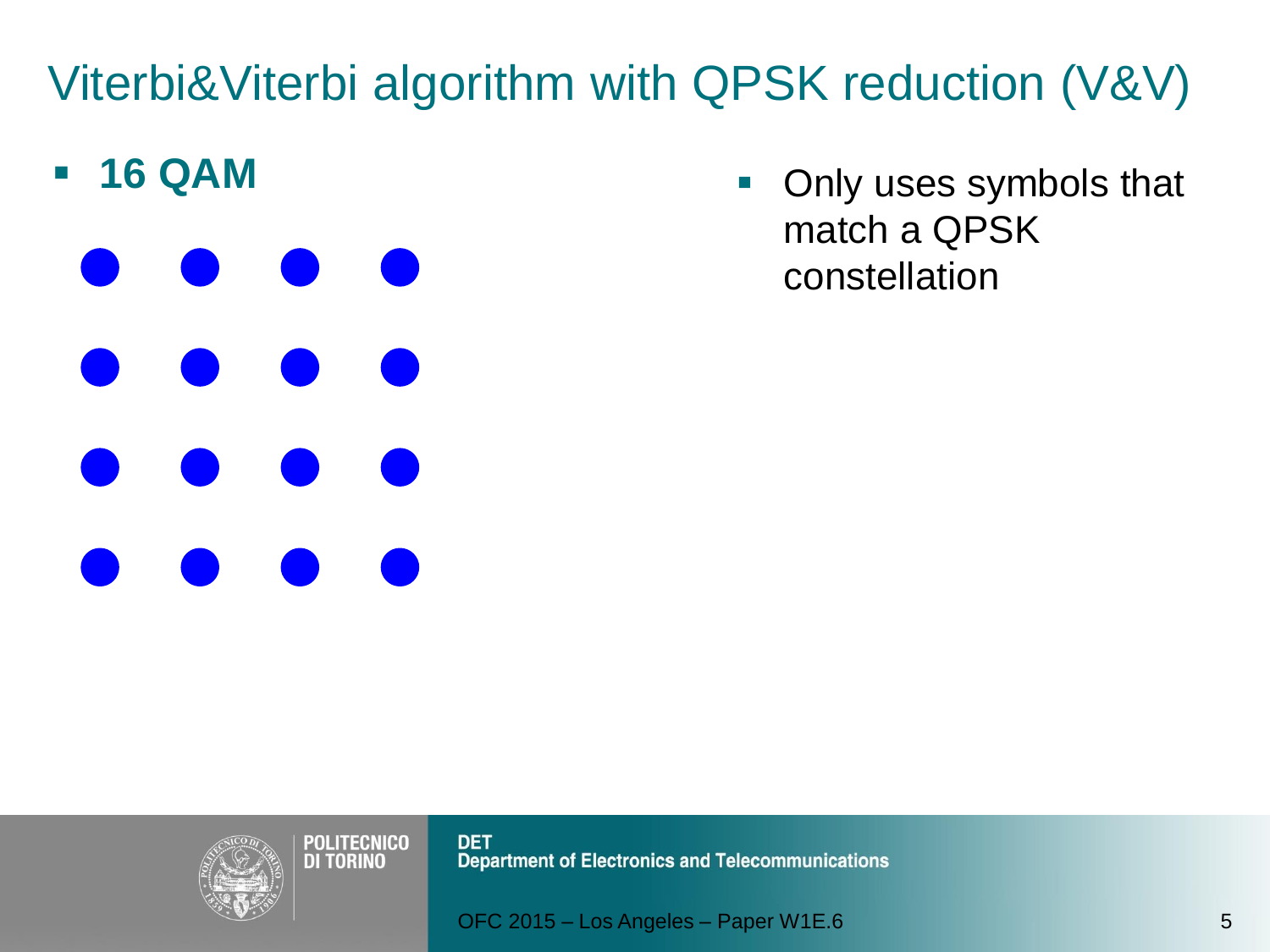#### **16 QAM**



#### 50% of symbols are used

**• Only uses symbols that** match a QPSK constellation





**DET Department of Electronics and Telecommunications**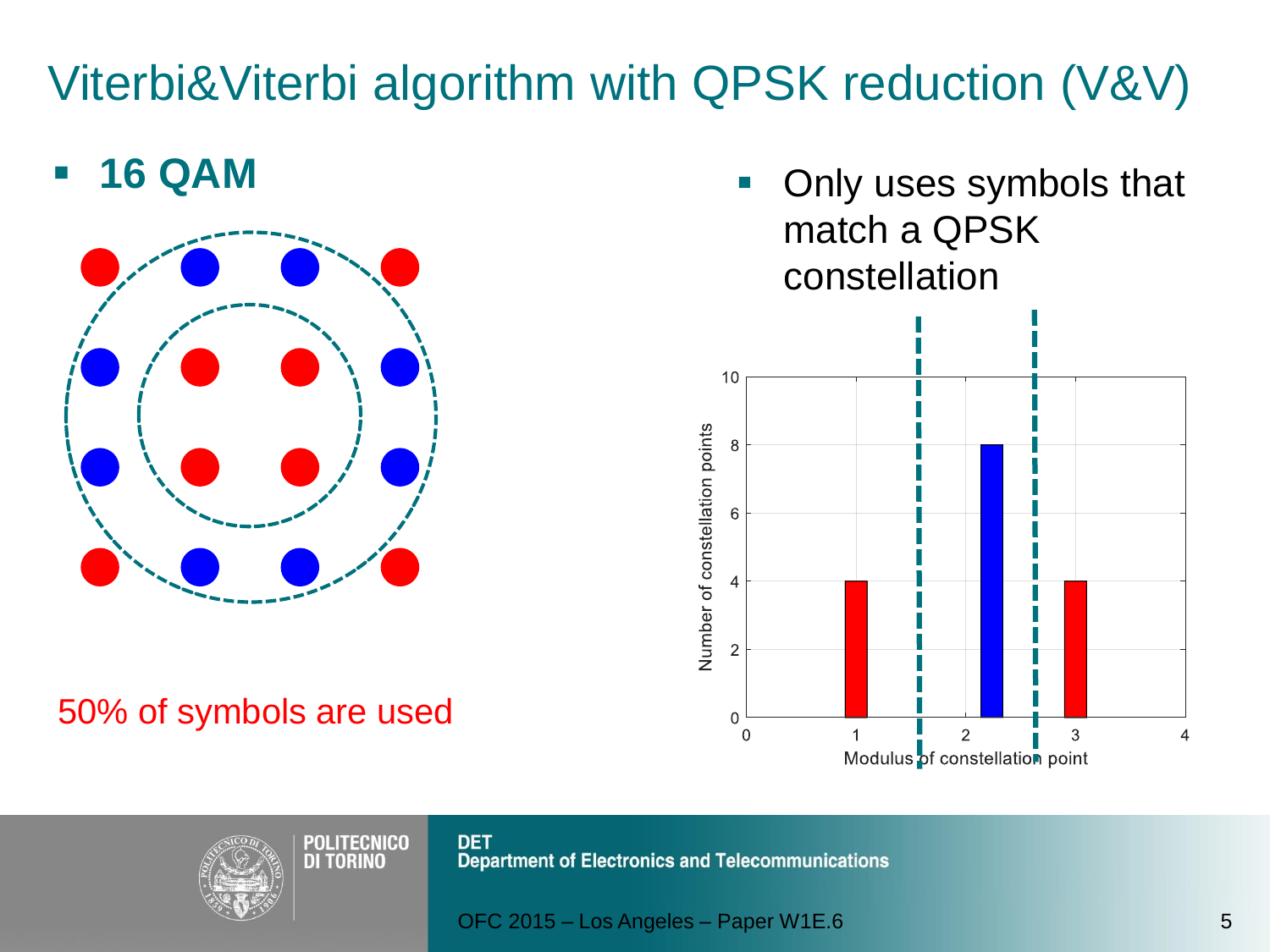**64 QAM**



• Only uses symbols that match a QPSK constellation



**DET** Department of Electronics and Telecommunications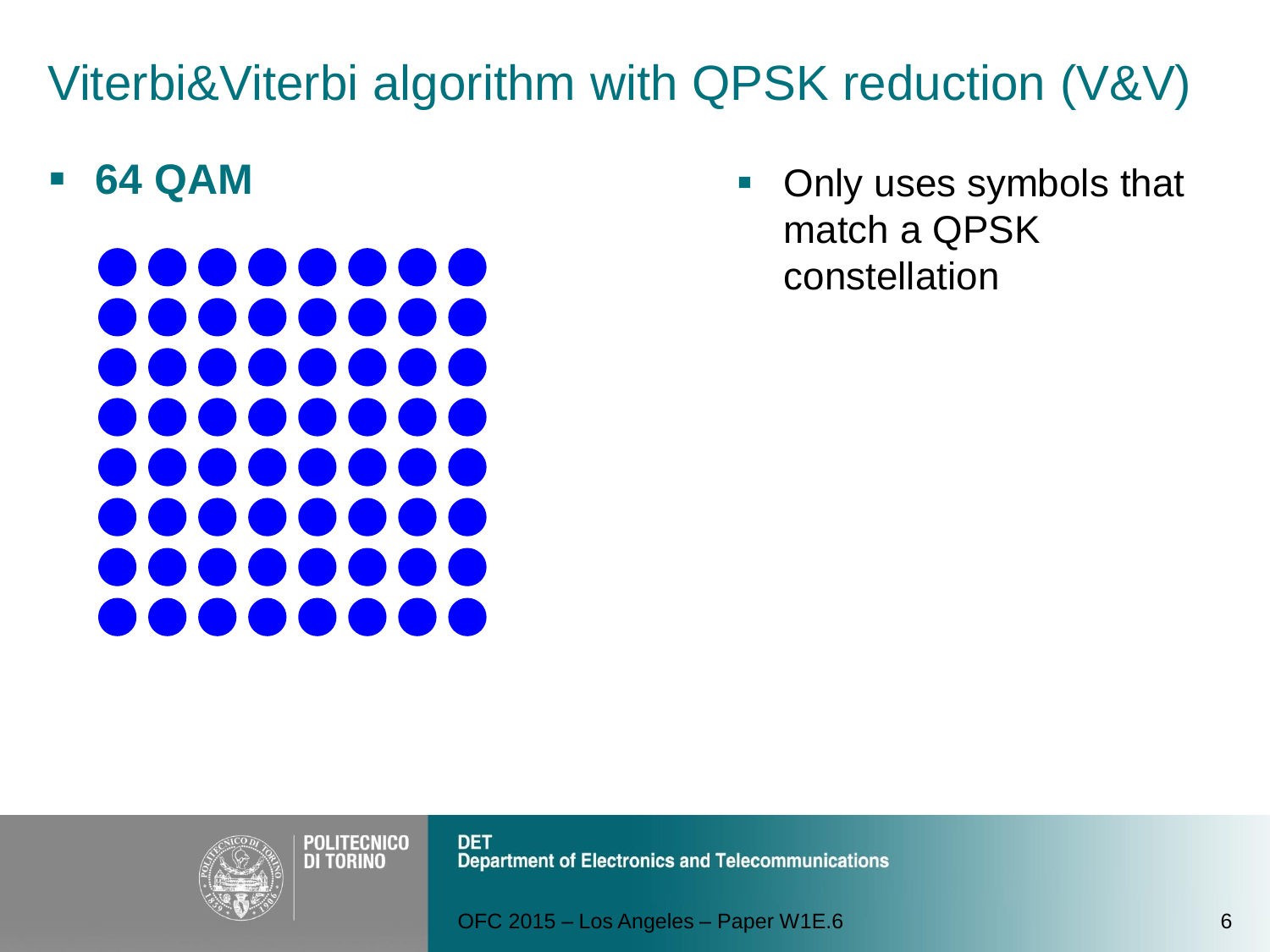**64 QAM**



#### 18.75% of symbols are used

**• Only uses symbols that** match a QPSK constellation





**DET Department of Electronics and Telecommunications**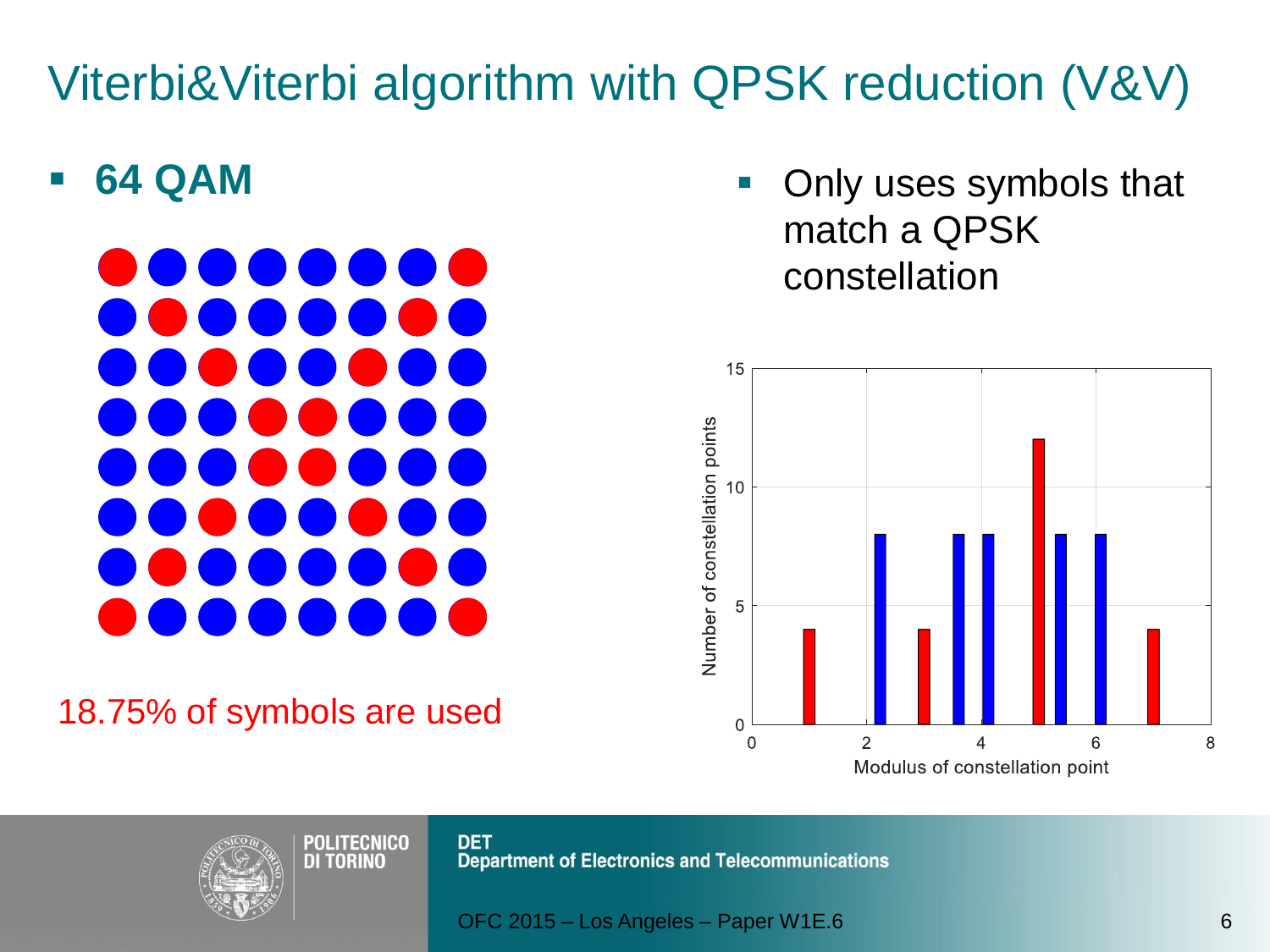

**• Only uses symbols that** match a QPSK constellation





**DET Department of Electronics and Telecommunications**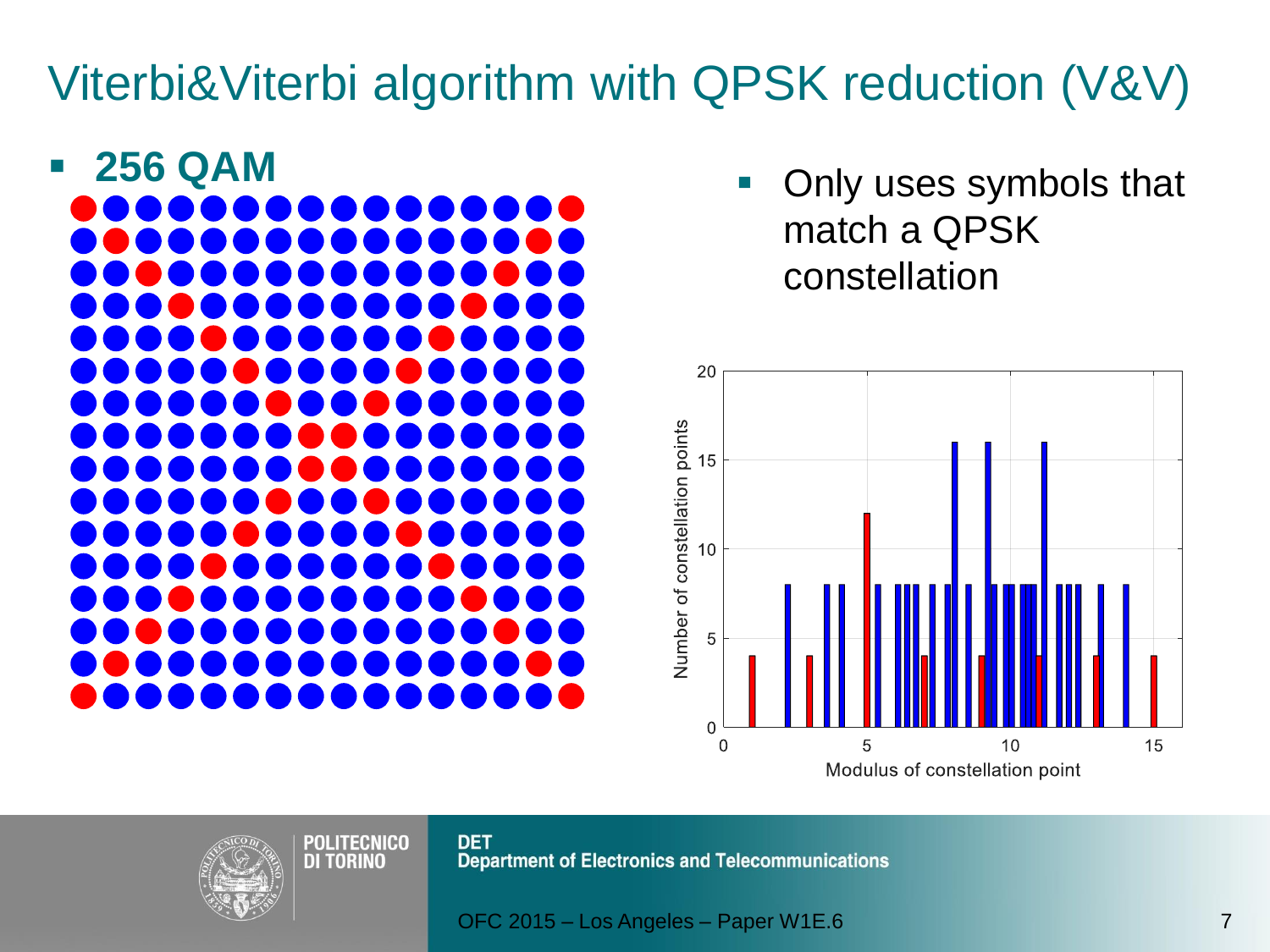

4.7% of symbols are used

**POLITECNICO DI TORINO** 

• Only 12 out of the 32 symbols lying at the vertices of squares are used.





**DET Department of Electronics and Telecommunications**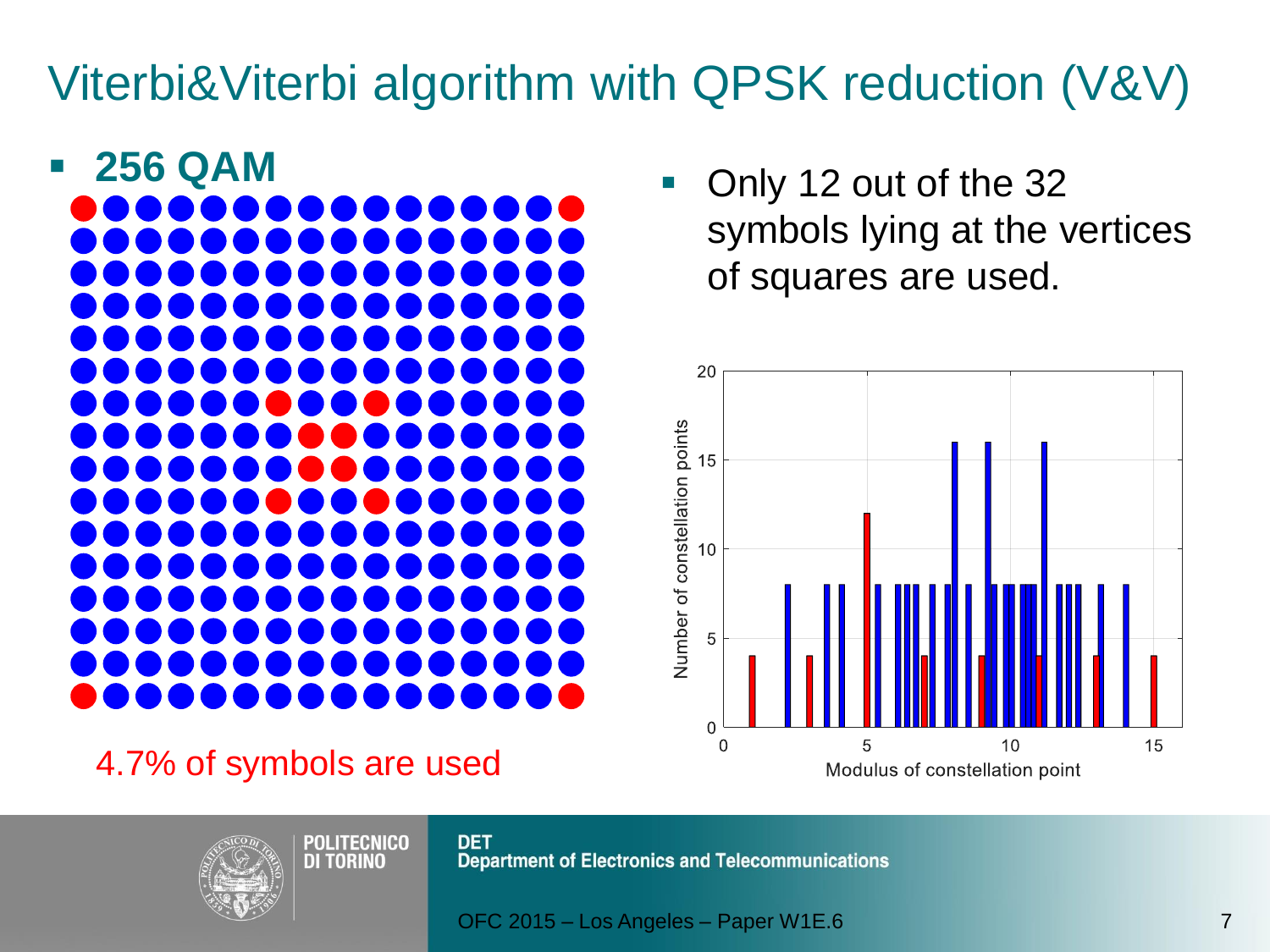## Modified V&V algorithm (V&V\*)



- Green symbols lie at an angle of  $\pm 4^{\circ}$  from the QPSK constellation.
- **If the averaging window is** sufficiently long, this ±4° error is averaged out  $\rightarrow$  the estimation of phase noise is only marginally affected by these errors.

7.8% of symbols are used



**DET Department of Electronics and Telecommunications**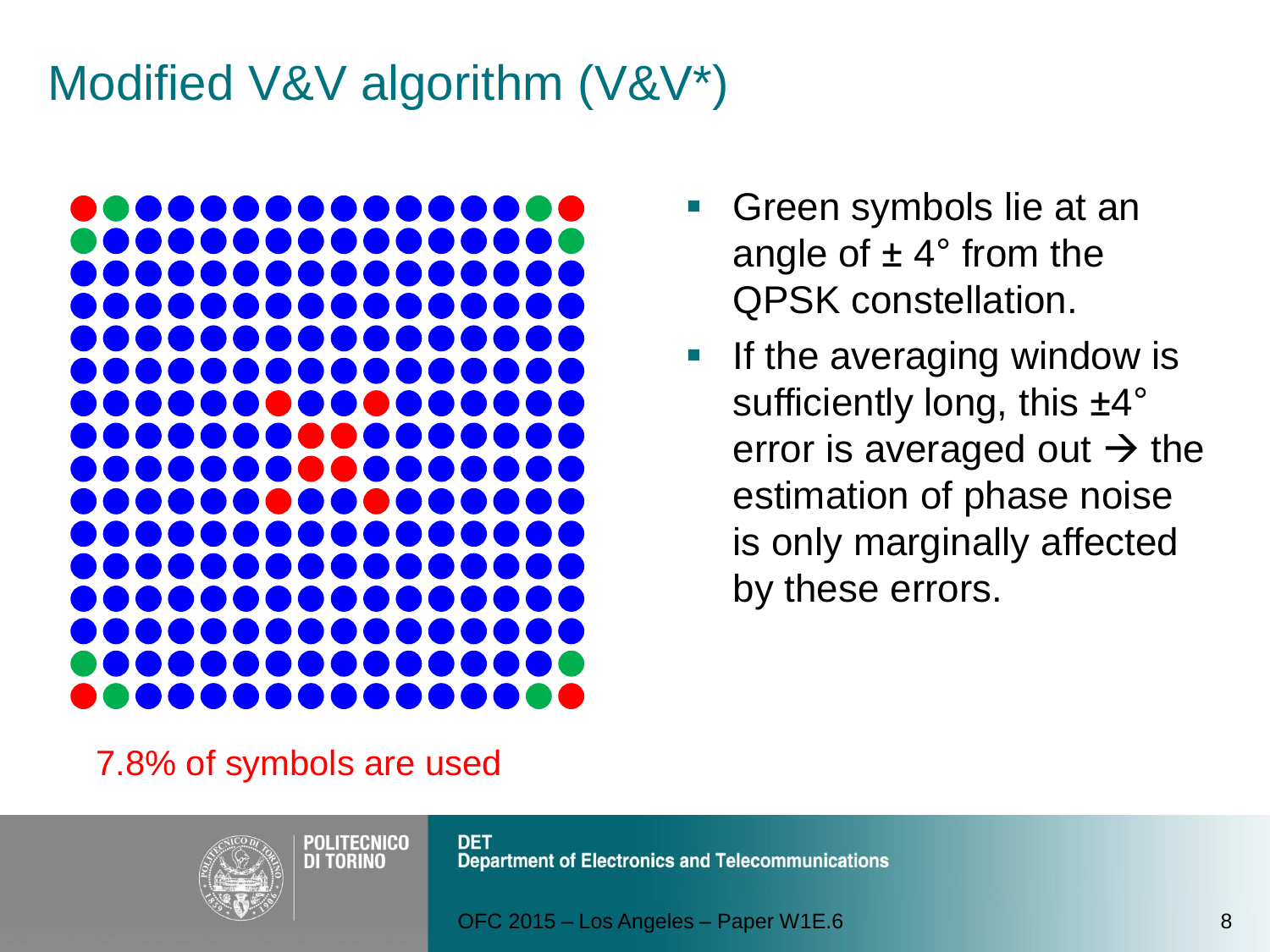## Blind-phase search (BPS)

- Feed-forward approach, based on the following steps:
	- Rotation of received sample by *M* **test carrier phase angles**:

$$
\varphi_b = \frac{m}{M} \cdot \frac{\pi}{2} \qquad m \in \{0, 1, \dots, M - 1\}
$$

- Evaluation of the *M* squared distances to the closest constellation point
- Sum of distances of *N* **consecutive symbols** (to mitigate noise distortion)
- Identification of the optimum phase value by searching the minimum sum of distance values

*T. Pfau et al., "Hardware-efficient coherent digital receiver concept with feedforward carrier recovery for M-QAM constellations", JLT, vol. 27, no.8, pp.989-999, Apr.2009.*



**DET Department of Electronics and Telecommunications**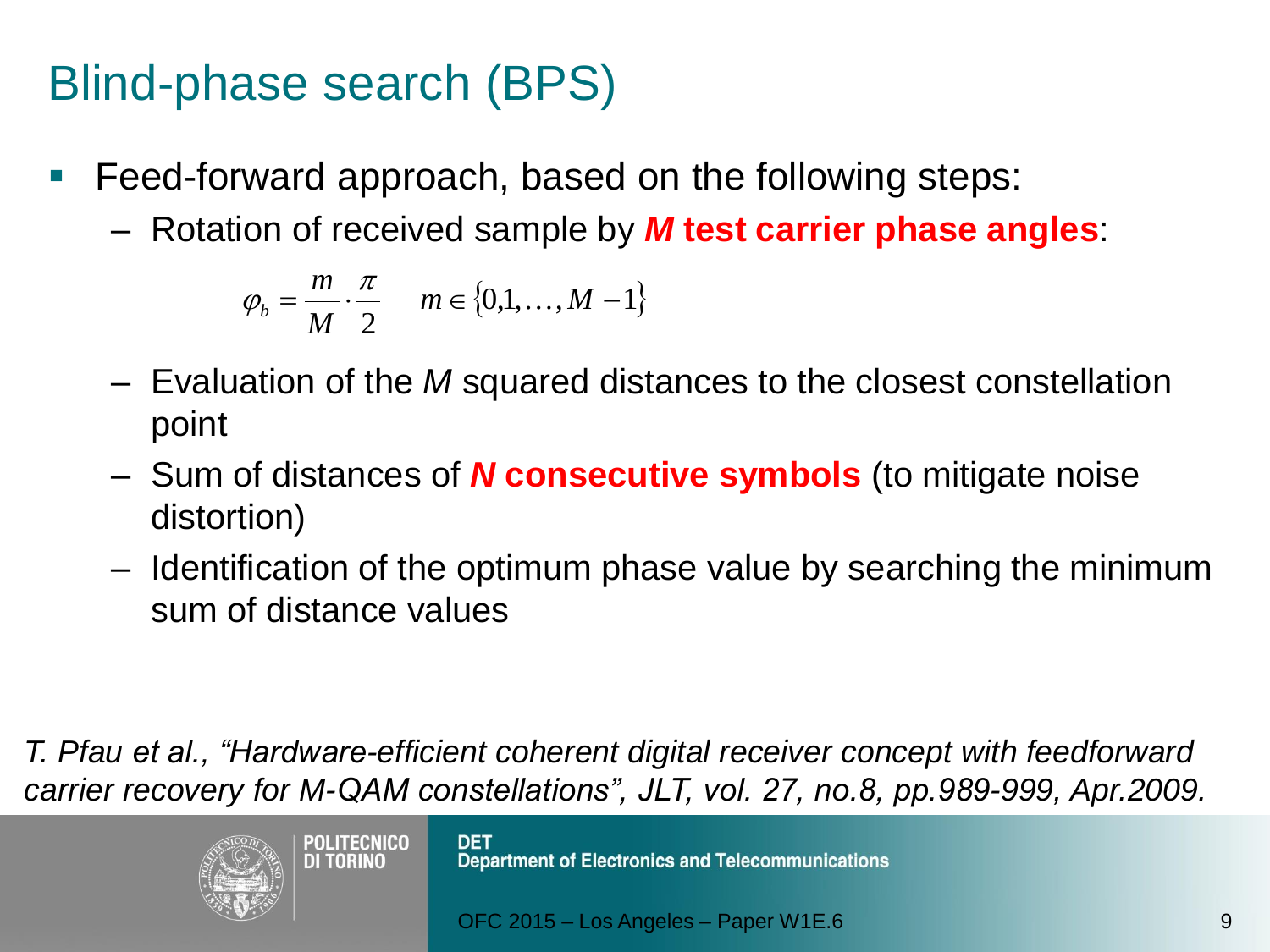#### Standard Decision-Directed Phase Locked Loop

 It updates the phase estimation using the error between the output of the equalizer and the corresponding decision.



*Y. Gao et al., "Modulation-Format-Independent Carrier Phase Estimation for Square M-QAM Systems" , JLT, vol. 25, no. 11, pp. 1073 1077, Jun. 2013.*

> **POLITECNICO** DI TORINO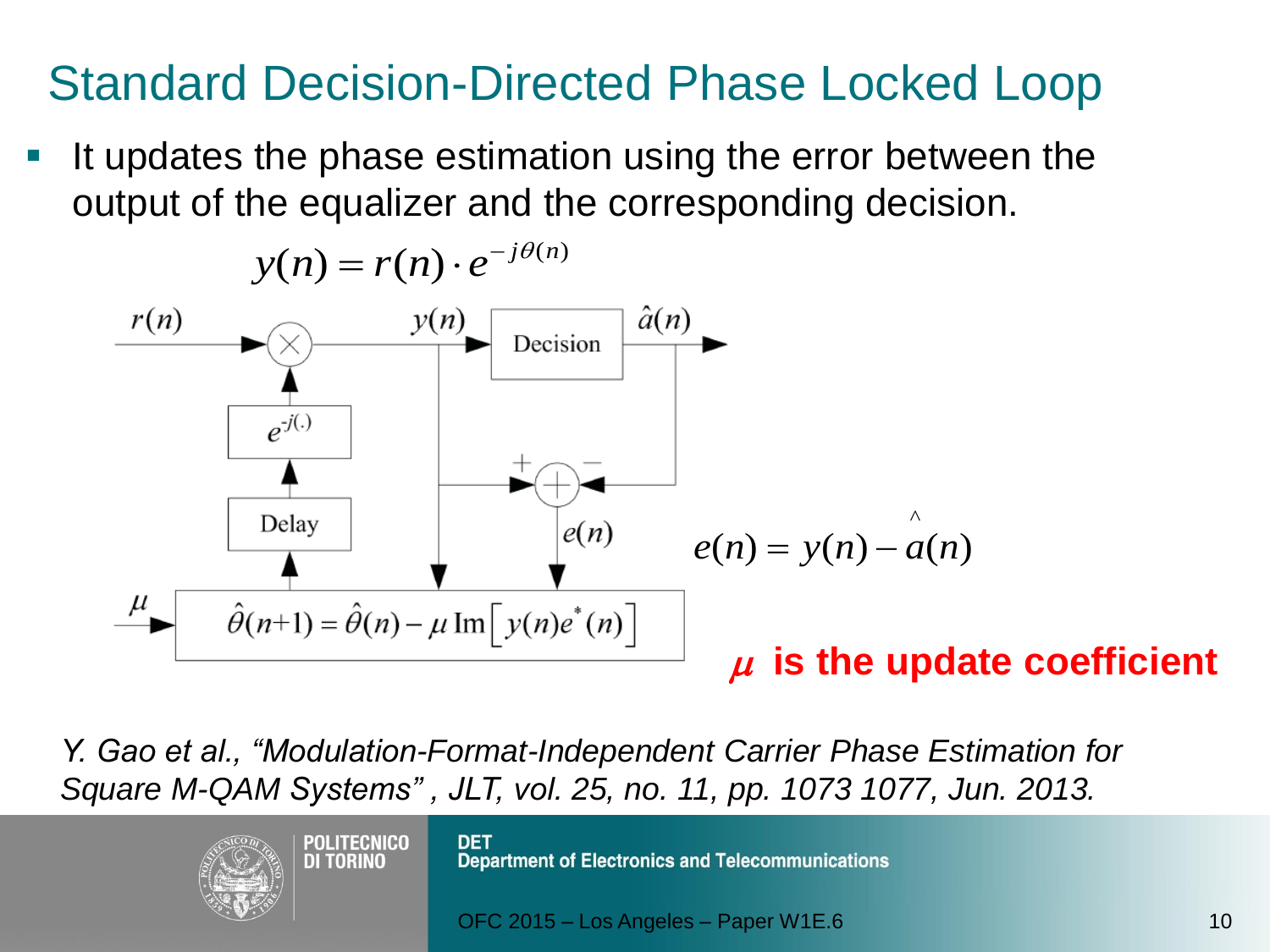# Maximum Likelihood Estimation (MLE)



*Y. Gao, et al., "Low-complexity two-stage carrier phase estimation for 16-QAM systems … in Proc. OFC/NFOEC, Los Angeles, CA, USA, Mar. 2011, paper OMJ6.*

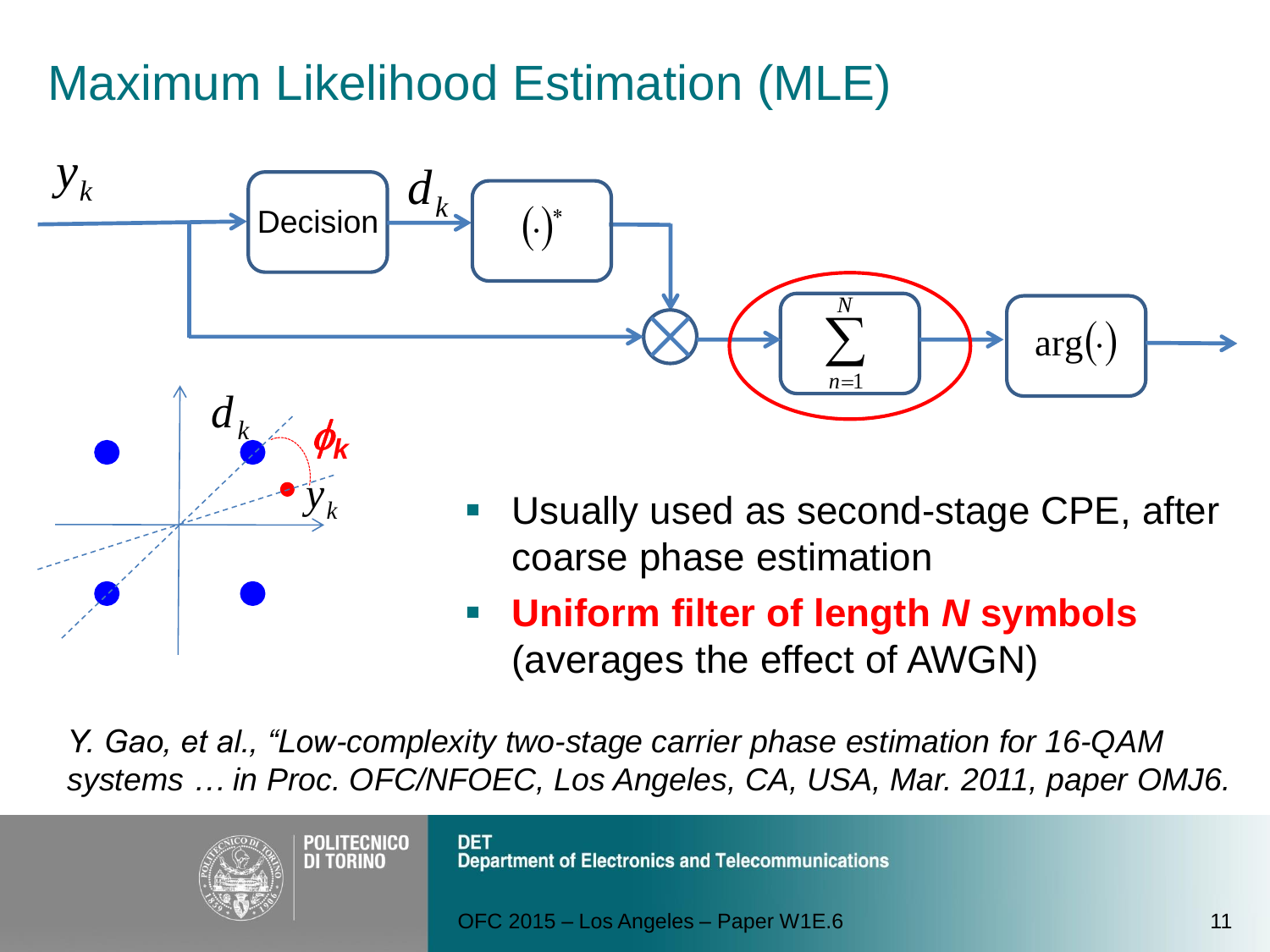#### Simulation set-up

- Channel model: AWGN + phase noise
- Signal samples at the output of the digital coherent receiver:



- $\bullet$   $\theta_k$  is the laser phase noise, modeled as a Wiener process
- $\Delta v$  combined laser linewidth of transmitter laser and LO

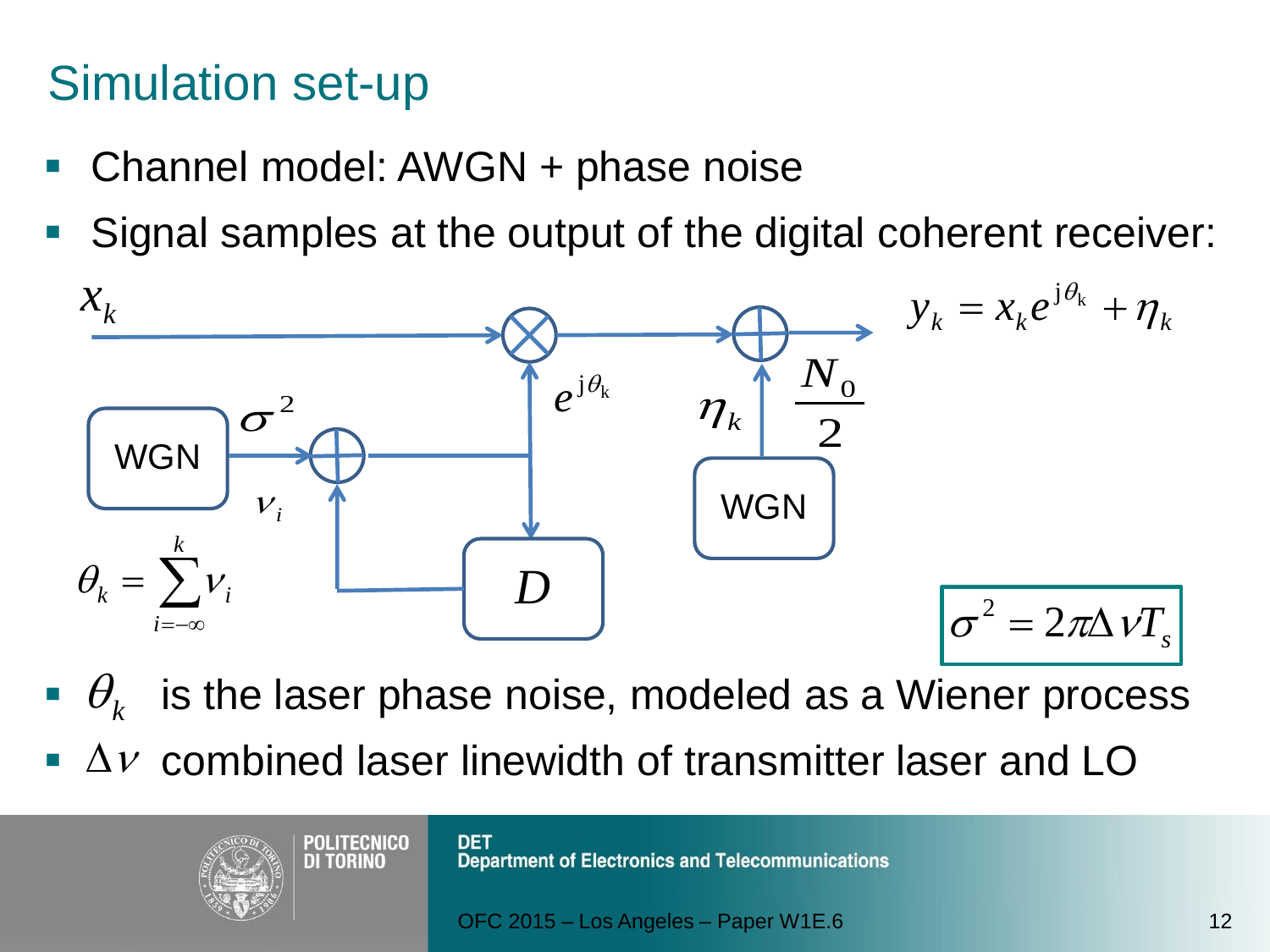#### Single-stage algorithms





**DET Department of Electronics and Telecommunications**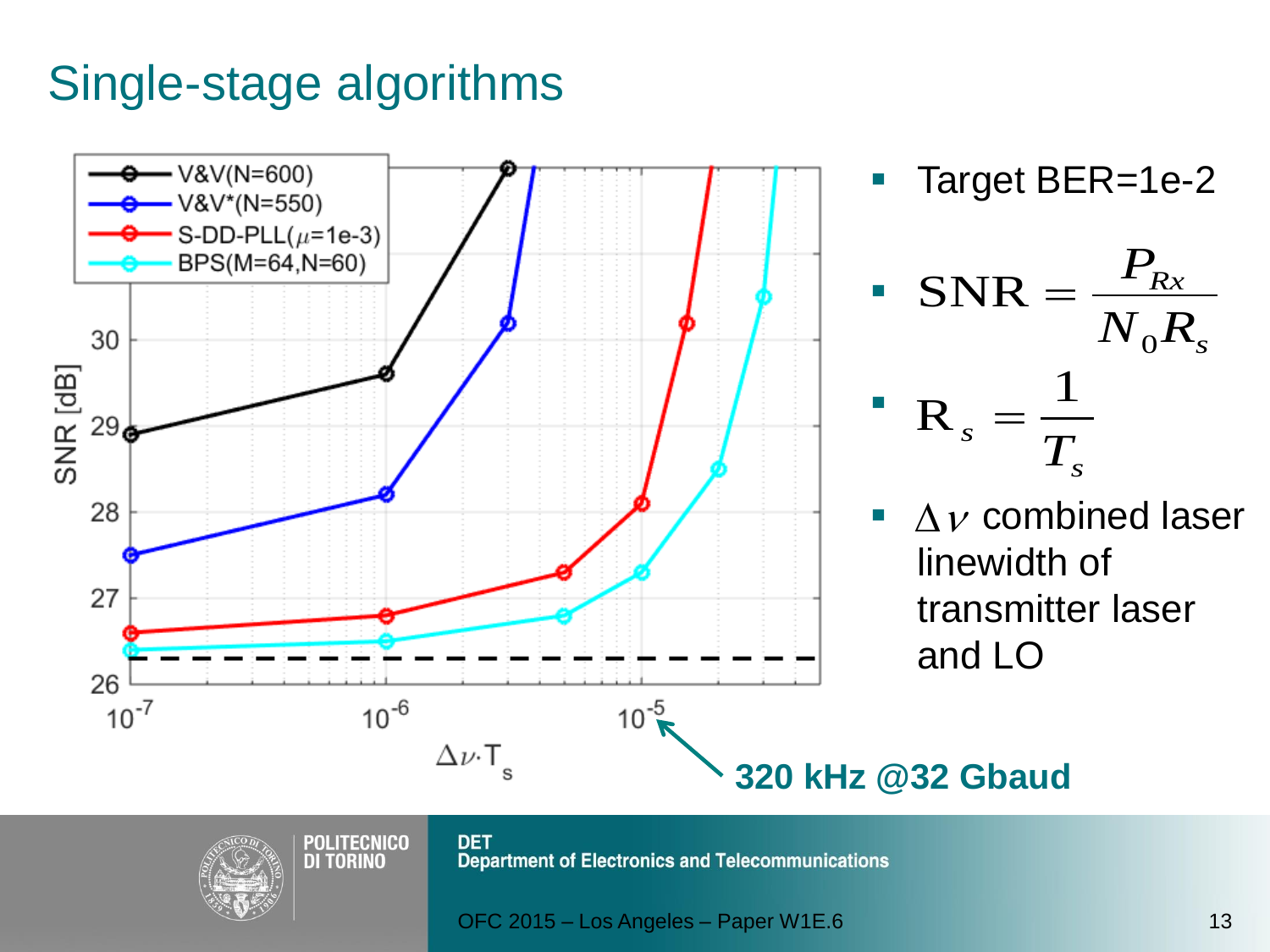#### Dual-stage algorithms









**POLITECNICO DI TORINO** 

**DET Department of Electronics and Telecommunications** 

OFC 2015 – Los Angeles – Paper W1E.6 14

*s*

 $\overline{N^{}_0 R^{}_s}$ 

 $P_{Rx}$ 

*Rx*

 $\mathbf{0}$  $\mathbf{V}_s$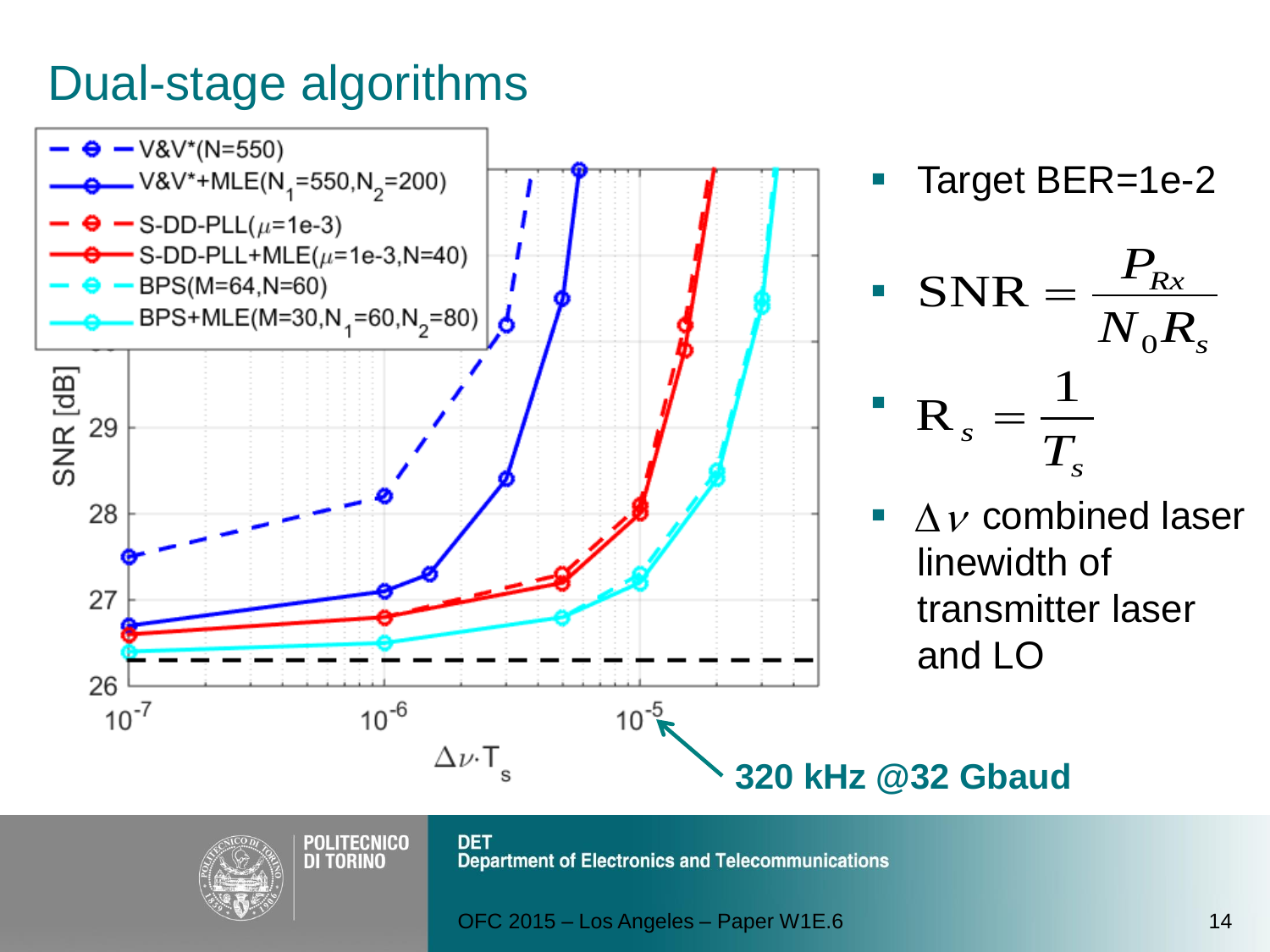## Complexity comparison

| <b>CPE</b>     | <b>Real Multipliers</b> | Real Adders      | Comparators | Look-Up Tables | Decisions          |
|----------------|-------------------------|------------------|-------------|----------------|--------------------|
| V&V            | 8Ν                      | $3N+2$           | $4N+2$      |                |                    |
| V&V*           | 8Ν                      | $3N+2$           | $4N+2$      |                | $\mathrm{N}_1$     |
| V&V*+MLE       | $8N_1 + N_2$            | $3N_1 + N_2 + 1$ | $4N_1+7$    |                | N,                 |
| <b>BPS</b>     | $NM+2NM$                | $2NM-M+3$        | $M+1$       |                | $NM+N$             |
| <b>BPS+MLE</b> | $N_1M+2N_1M+N_2$        | $2N_1M-M+N_2+2$  | $M+1$       |                | $N_1M + N_2$       |
| S-DD-PLL       | 2Ν                      | 2N               |             |                | 2N                 |
| S-DD-PLL+MLE   | $2N_1+N_2$              | $2N_1+N_2-1$     |             |                | $\rm N_1\rm{+}N_2$ |

- BPS has the best performance but the highest complexity.
- **It's complexity can be reduced by** a factor of 2.5 using the BPS-MLE approach, without any loss in performance.

POLITECNICO **DI TORINO** 

**The actual complexity** is strongly dependent on the practical implementation.



**DET Department of Electronics and Telecommunications**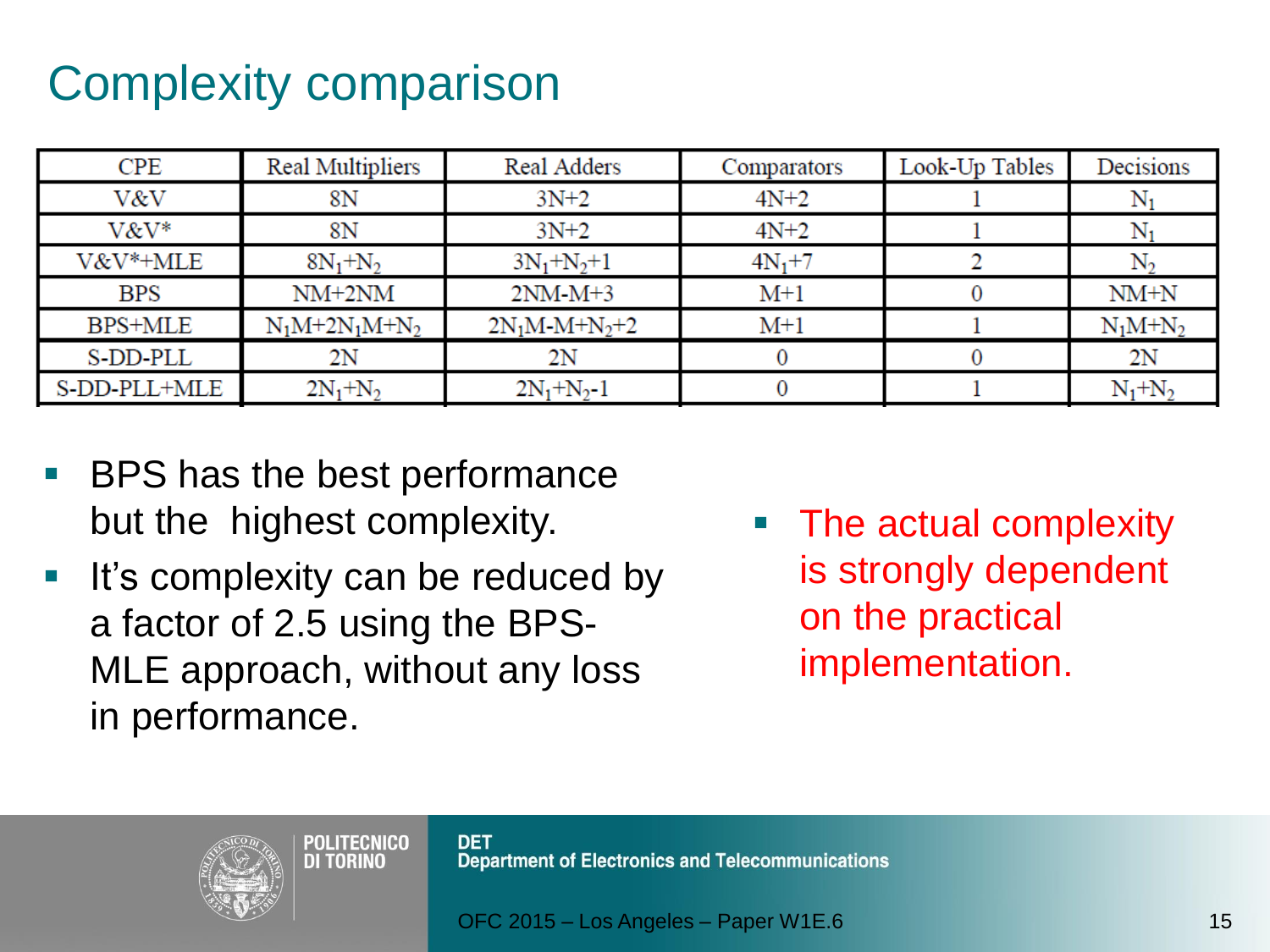#### **Conclusions**

- A detailed simulative analysis of different CPE schemes for 256-QAM modulation has been performed.
- Differently from what previously found for 16-QAM and 64-QAM, the best performance for 256-QAM systems is achieved by using BPS algorithms, with the complexity of **BPS+MLE** being almost 2.5 times less than the complexity of BPS.



POLITECNICO

**DI TORINO** 

**DET Department of Electronics and Telecommunications**